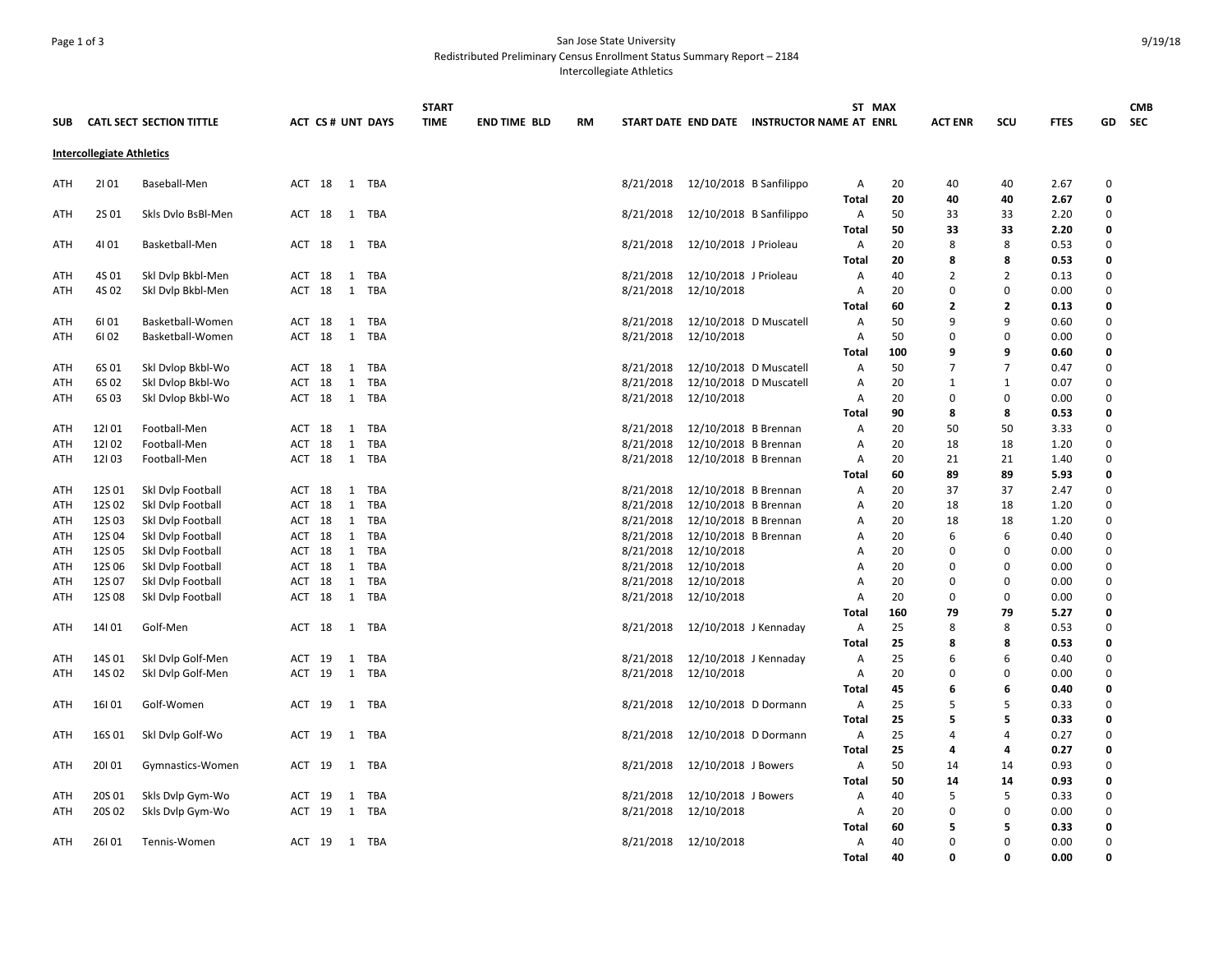## Page 2 of 3 San Jose State University

Redistributed Preliminary Census Enrollment Status Summary Report – 2184

Intercollegiate Athletics

|            |        |                                 |        |                          |   |       | <b>START</b> |                     |           |                                        |                               |                                             |              | ST MAX   |                      |                          |              |                  | <b>CMB</b> |
|------------|--------|---------------------------------|--------|--------------------------|---|-------|--------------|---------------------|-----------|----------------------------------------|-------------------------------|---------------------------------------------|--------------|----------|----------------------|--------------------------|--------------|------------------|------------|
| <b>SUB</b> |        | <b>CATL SECT SECTION TITTLE</b> |        | <b>ACT CS # UNT DAYS</b> |   |       | <b>TIME</b>  | <b>END TIME BLD</b> | <b>RM</b> |                                        |                               | START DATE END DATE INSTRUCTOR NAME AT ENRL |              |          | <b>ACT ENR</b>       | SCU                      | <b>FTES</b>  | GD               | <b>SEC</b> |
| ATH        | 26S 01 | Skl Dvlp Ten-Wo                 | ACT 19 |                          |   | 1 TBA |              |                     |           | 8/21/2018 12/10/2018                   |                               |                                             | Α            | 40       | 0                    | 0                        | 0.00         | 0                |            |
|            |        |                                 |        |                          |   |       |              |                     |           |                                        |                               |                                             | <b>Total</b> | 40       | 0                    | 0                        | 0.00         | 0                |            |
| ATH        | 30101  | Soccer-Men                      | ACT 19 |                          |   | 1 TBA |              |                     |           | 8/21/2018                              | 12/10/2018 S Tobin            |                                             | A            | 50       | 19                   | 19                       | 1.27         | 0                |            |
| ATH        | 30102  | Soccer-Men                      | ACT 19 |                          |   | 1 TBA |              |                     |           | 8/21/2018                              | 12/10/2018 S Tobin            |                                             | A            | 20       | 2                    | 2                        | 0.13         | 0                |            |
|            |        |                                 |        |                          |   |       |              |                     |           |                                        |                               |                                             | Total        | 70       | 21                   | 21                       | 1.40         | 0                |            |
| ATH        | 30S 01 | Skls Dvlp Soccer                | ACT 19 |                          |   | 1 TBA |              |                     |           | 8/21/2018                              | 12/10/2018 S Tobin            |                                             | Α            | 50       | 12                   | 12                       | 0.80         | 0                |            |
| ATH        | 30S 02 | Skls Dvlp Soccer                | ACT 19 |                          |   | 1 TBA |              |                     |           | 8/21/2018                              | 12/10/2018 S Tobin            |                                             | A            | 20       | $\mathbf{1}$         | 1                        | 0.07         | 0                |            |
|            |        |                                 |        |                          |   |       |              |                     |           |                                        |                               |                                             | <b>Total</b> | 70       | 13                   | 13                       | 0.87         | 0                |            |
| ATH        | 32101  | Softball-Women                  | ACT 18 |                          |   | 1 TBA |              |                     |           | 8/21/2018                              | 12/10/2018 C Turner           |                                             | A            | 50       | 31                   | 31                       | 2.07         | 0                |            |
|            |        |                                 |        |                          |   |       |              |                     |           |                                        |                               |                                             | Total        | 50       | 31                   | 31                       | 2.07         | 0                |            |
| ATH        | 32S 01 | Skl Dvlp Sftbl Wo               | ACT 18 |                          |   | 1 TBA |              |                     |           | 8/21/2018                              | 12/10/2018 C Turner           |                                             | Α            | 50       | 23                   | 23                       | 1.53         | 0                |            |
| ATH        | 32S 02 | Skl Dvlp Sftbl Wo               | ACT 18 |                          |   | 1 TBA |              |                     |           | 8/21/2018                              | 12/10/2018 C Turner           |                                             | Α            | 20       | $\overline{2}$       | $\overline{2}$           | 0.13         | $\mathbf 0$<br>0 |            |
| ATH        | 34101  |                                 | ACT 19 |                          |   | 1 TBA |              |                     |           | 8/21/2018                              | 12/10/2018 S Hopkins          |                                             | Total<br>A   | 70<br>50 | 25<br>18             | 25<br>18                 | 1.67<br>1.20 | 0                |            |
|            |        | Swimming-Women                  |        |                          |   |       |              |                     |           |                                        |                               |                                             | Total        | 50       | 18                   | 18                       | 1.20         | 0                |            |
| ATH        | 34S 01 | Skl Dvlp Swim-Wo                | ACT 19 |                          |   | 1 TBA |              |                     |           | 8/21/2018                              | 12/10/2018 S Hopkins          |                                             | A            | 50       | 11                   | 11                       | 0.73         | 0                |            |
|            |        |                                 |        |                          |   |       |              |                     |           |                                        |                               |                                             | Total        | 50       | 11                   | 11                       | 0.73         | 0                |            |
| ATH        | 36I01  | Volleyball-Women                | ACT 18 |                          |   | 1 TBA |              |                     |           | 8/21/2018                              |                               | 12/10/2018 J Shepardson                     | A            | 50       | 12                   | 12                       | 0.80         | 0                |            |
|            |        |                                 |        |                          |   |       |              |                     |           |                                        |                               |                                             | Total        | 50       | 12                   | 12                       | 0.80         | 0                |            |
| ATH        | 36S 01 | Skls Dvlp Vlybl-Wo              | ACT 18 |                          |   | 1 TBA |              |                     |           | 8/21/2018                              |                               | 12/10/2018 J Shepardson                     | A            | 50       | 5                    | 5                        | 0.33         | 0                |            |
| ATH        | 36S 02 | Skls Dylp Vlybl-Wo              | ACT 18 |                          |   | 1 TBA |              |                     |           | 8/21/2018                              | 12/10/2018                    |                                             | A            | 20       | 0                    | 0                        | 0.00         | 0                |            |
|            |        |                                 |        |                          |   |       |              |                     |           |                                        |                               |                                             | Total        | 70       | 5                    | 5                        | 0.33         | 0                |            |
| ATH        | 42101  | <b>Cross Country Wmn</b>        | ACT 18 |                          |   | 1 TBA |              |                     |           | 8/21/2018                              |                               | 12/10/2018 J Shepardson                     | Α            | 20       | 18                   | 18                       | 1.20         | 0                |            |
| ATH        | 42102  | <b>Cross Country Wmn</b>        | ACT 18 |                          |   | 1 TBA |              |                     |           | 8/21/2018                              | 12/10/2018                    |                                             | A            | 20       | 0                    | 0                        | 0.00         | 0                |            |
|            |        |                                 |        |                          |   |       |              |                     |           |                                        |                               |                                             | Total        | 40       | 18                   | 18                       | 1.20         | 0                |            |
| ATH        | 42S 01 | Skls Dvlp Crs Ctry              | ACT 18 |                          | 1 | TBA   |              |                     |           | 8/21/2018                              |                               | 12/10/2018 J Shepardson                     | A            | 20       | 10                   | 10                       | 0.67         | 0                |            |
| ATH        | 42S 02 | Skls Dylp Crs Ctry              | ACT 18 |                          |   | 1 TBA |              |                     |           | 8/21/2018                              | 12/10/2018                    |                                             | A            | 20       | 0                    | 0                        | 0.00         | $\Omega$         |            |
|            |        |                                 |        |                          |   |       |              |                     |           |                                        |                               |                                             | Total        | 40       | 10                   | 10                       | 0.67         | 0                |            |
| ATH        | 44101  | Soccer Women                    | ACT 18 |                          |   | 1 TBA |              |                     |           | 8/21/2018                              | 12/10/2018 L Hanson           |                                             | A            | 40       | 23                   | 23                       | 1.53         | $\Omega$         |            |
|            |        |                                 |        |                          |   |       |              |                     |           |                                        |                               |                                             | Total        | 40       | 23                   | 23                       | 1.53         | 0                |            |
| ATH        | 44S 01 | Skls Dvlp Soccer W              | ACT 18 |                          |   | 1 TBA |              |                     |           |                                        | 8/21/2018 12/10/2018 L Hanson |                                             | A            | 40       | 13                   | 13                       | 0.87         | 0                |            |
|            |        |                                 |        |                          |   |       |              |                     |           |                                        |                               |                                             | Total        | 40       | 13                   | 13                       | 0.87         | 0                |            |
| ATH        | 46I01  | Water Polo Women                | ACT 18 |                          |   | 1 TBA |              |                     |           | 8/21/2018                              | 12/10/2018 G Sarusi           |                                             | A            | 40       | 18                   | 18                       | 1.20         | 0                |            |
|            |        |                                 |        |                          |   |       |              |                     |           |                                        |                               |                                             | Total        | 40       | 18                   | 18                       | 1.20         | 0                |            |
| ATH        | 46S 01 | Skls Dvlp Wtr Plo               | ACT 18 |                          |   | 1 TBA |              |                     |           | 8/21/2018                              | 12/10/2018 G Sarusi           |                                             | A            | 40       | 11                   | 11                       | 0.73         | 0                |            |
|            |        |                                 |        |                          |   |       |              |                     |           |                                        | 12/10/2018 B Wick             |                                             | Total        | 40       | 11<br>$\overline{7}$ | 11<br>$\overline{7}$     | 0.73         | 0<br>0           |            |
| ATH        | 48101  | <b>Cross Country Men</b>        | ACT 18 |                          |   | 1 TBA |              |                     |           | 8/21/2018                              |                               |                                             | A<br>Total   | 20<br>20 | 7                    | $\overline{\phantom{a}}$ | 0.47<br>0.47 | 0                |            |
| ATH        | 48S 01 | Skls Dvlp Crs Ctry              | ACT 18 |                          |   | 1 TBA |              |                     |           | 8/21/2018                              | 12/10/2018 B Wick             |                                             | A            | 20       | 6                    | 6                        | 0.40         | 0                |            |
|            |        |                                 |        |                          |   |       |              |                     |           |                                        |                               |                                             | Total        | 20       | 6                    | 6                        | 0.40         | 0                |            |
|            |        |                                 |        |                          |   |       |              |                     |           | <b>Intercollegiate Athletics Total</b> |                               |                                             |              |          | 552                  | 552                      | 36.80        | O                |            |
|            |        |                                 |        |                          |   |       |              |                     |           |                                        |                               |                                             |              | 1630     |                      |                          |              |                  |            |